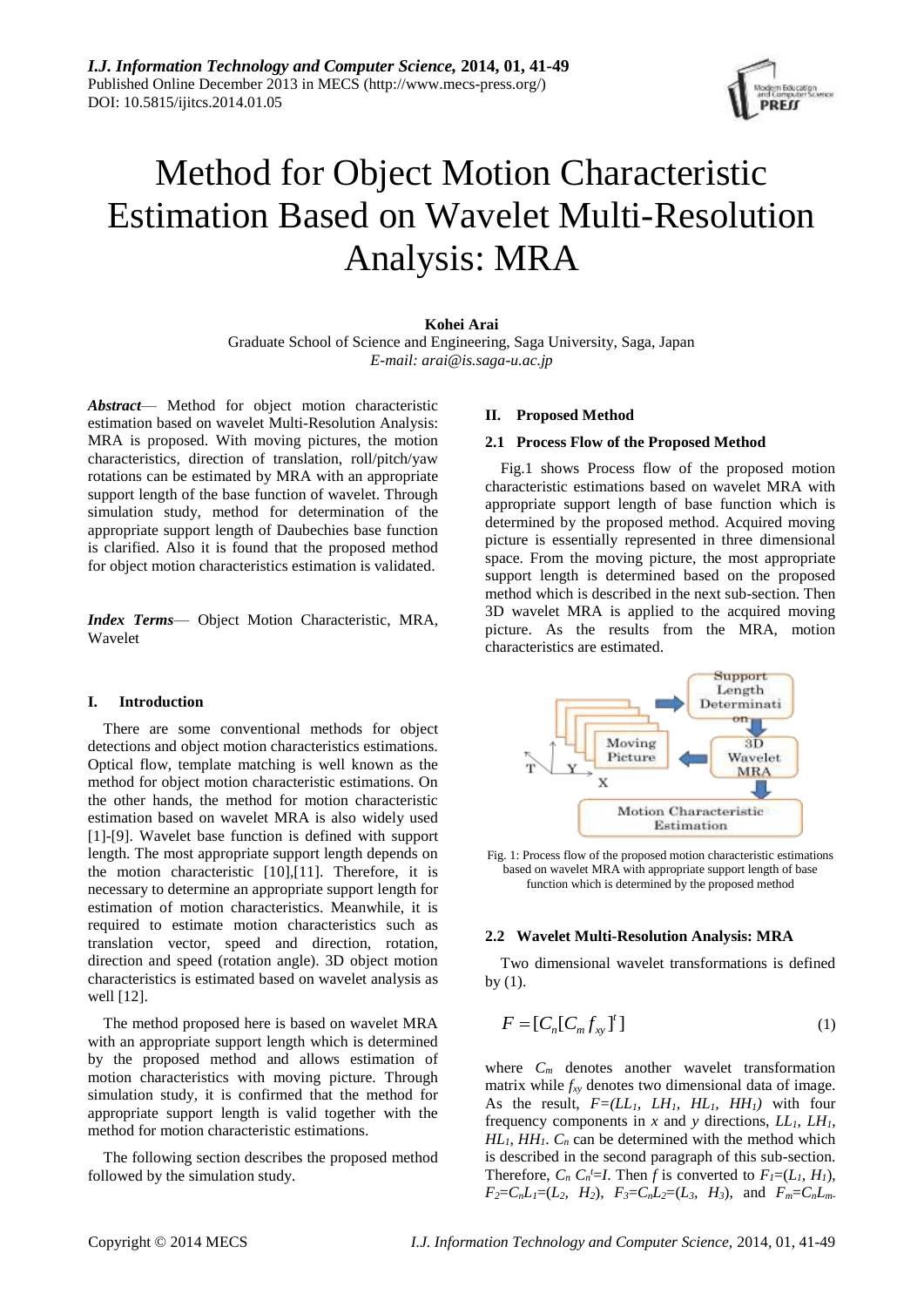$I = (L_m, H_m)$ . This process is referred to "Decomposition". Also *f* is reconstructed as  $C_n^{-1}F_m = C_n^{-1}(L_m, H_m) = L_m$  $I_1$ ,......., $C_n$ <sup>-1</sup> $F_2$  =*L*<sub>*I*</sub>,  $C_n$ <sup>-1</sup> $F_1$  =*f*. This process is referred to "Reconstruction". There are some based functions such as Haar, Daubechies, etc. Through the preliminary simulation study with radar echo data, Daubechies base function is selected. Daubechies base function is defined as  $\{\alpha_k\}$  satisfying the following three conditions,

$$
\phi(x) = \sum_{k} \alpha_k \sqrt{2} \phi(2x - k)
$$
\n(2)

$$
\beta_k = (-1)^k \alpha_{1-k} \tag{3}
$$

$$
\varphi(x) = \sum_{k} \beta_k \sqrt{2} \phi(2x - k)
$$
\n(4)

where (2) is referred to scaling function while (4) is referred to wavelet function, respectively. There is twoscale relation between the scaling function and the wavelet function. Also, *k* denotes support length.

Example of the scaling function and wavelet function with support length of four is as follows,

$$
\phi(x) = \frac{1+\sqrt{3}}{4\sqrt{2}}\phi(2x-0) + \frac{3+\sqrt{3}}{4\sqrt{2}}\phi(2x-1) + \frac{3-\sqrt{3}}{4\sqrt{2}}\phi(2x-2) + \frac{1-\sqrt{3}}{4\sqrt{2}}\phi(2x-3)
$$
  

$$
\psi(x) = \frac{1-\sqrt{3}}{4\sqrt{2}}\psi(2x-0) - \frac{3-\sqrt{3}}{4\sqrt{2}}\psi(2x-1) + \frac{3+\sqrt{3}}{4\sqrt{2}}\psi(2x-2) - \frac{1+\sqrt{3}}{4\sqrt{2}}\psi(2x-3)
$$

Both functions are shown in Fig.2.



Fig. 2: Scaling and wavelet functions with the different support length

Method for determination of Daubechies wavelet coefficients is as follows,

For instance, the 8th order  $1$  of Daubechies base function based  $C_n$  with the support length of two can be expressed with (5).

 0 7 1 8 0 7 1 8 0 5 1 6 0 5 1 6 0 3 1 4 0 3 1 4 0 1 1 2 0 1 1 2 8 7 6 5 4 3 2 1 0 1 0 1 0 1 0 1 0 1 0 1 0 1 0 1 8 7 6 5 4 3 2 1 [2] 8 *q q p p q q p p q q p p q q p x p x q q p p q q p p q q p p q q p p C* (5)

where  $[n]$  denotes support length. The 8th order of  $C_n$ with the support length of four is also expressed with (6).

$$
C_8^{[4]} \begin{bmatrix} p_0 & p_1 & p_2 & p_3 \\ q_0 & q_1 & q_2 & q_3 \\ p_0 & p_1 & p_2 & p_3 \\ q_5 & q_6 & q_1 & q_2 & q_3 \\ \eta_5 & \eta_6 & \eta_7 & \eta_8 \end{bmatrix} = \begin{bmatrix} p_0 & p_1 & p_2 & p_3 & p_4 \\ q_0 & q_1 & q_2 & q_3 & p_5 \\ p_0 & p_1 & p_2 & p_3 & p_6 \\ p_0 & q_1 & q_2 & q_3 & p_6 \\ \eta_7 & \eta_8 & \eta_9 & \eta_9 & \eta_1 \\ \eta_9 & \eta_9 & \eta_9 & \eta_1 & \eta_7 \\ \eta_1 & \eta_2 & \eta_3 & \eta_9 & \eta_1 \\ \eta_2 & \eta_3 & \eta_9 & \eta_1 & \eta_7 \\ \eta_3 & \eta_9 & \eta_1 & \eta_2 & \eta_3 \\ \eta_3 & \eta_4 & \eta_2 & \eta_3 & \eta_4 \\ \eta_5 & \eta_3 & \eta_4 & \eta_2 & \eta_3 & \eta_4 \\ \eta_6 & \eta_1 + \eta_1 \eta_2 + \eta_2 \eta_3 + \eta_3 \eta_4 & \eta_2 \eta_5 + \eta_3 \eta_4 & \eta_3 \eta_4 \\ \eta_0 \eta_3 + \eta_1 \eta_4 + \eta_2 \eta_5 + \eta_3 \eta_6 & \eta_3 \eta_7 & \eta_7 \eta_8 + \eta_2 \eta_7 + \eta_3 \eta_8 \\ \eta_0 \eta_5 + \eta_1 \eta_6 + \eta_2 \eta_7 + \eta_3 \eta_8 & \eta_3 \eta_8 \\ \eta_0 \eta_7 + \eta_1 \eta_8 + \eta_2 \eta_1 + \eta_3 \eta_2 & \eta_1 \end{bmatrix} \tag{6}
$$

1

<sup>&</sup>lt;sup>1</sup> Scalar data consist of eight numerical data,  $\eta_1$  to  $\eta_8$  is assumed.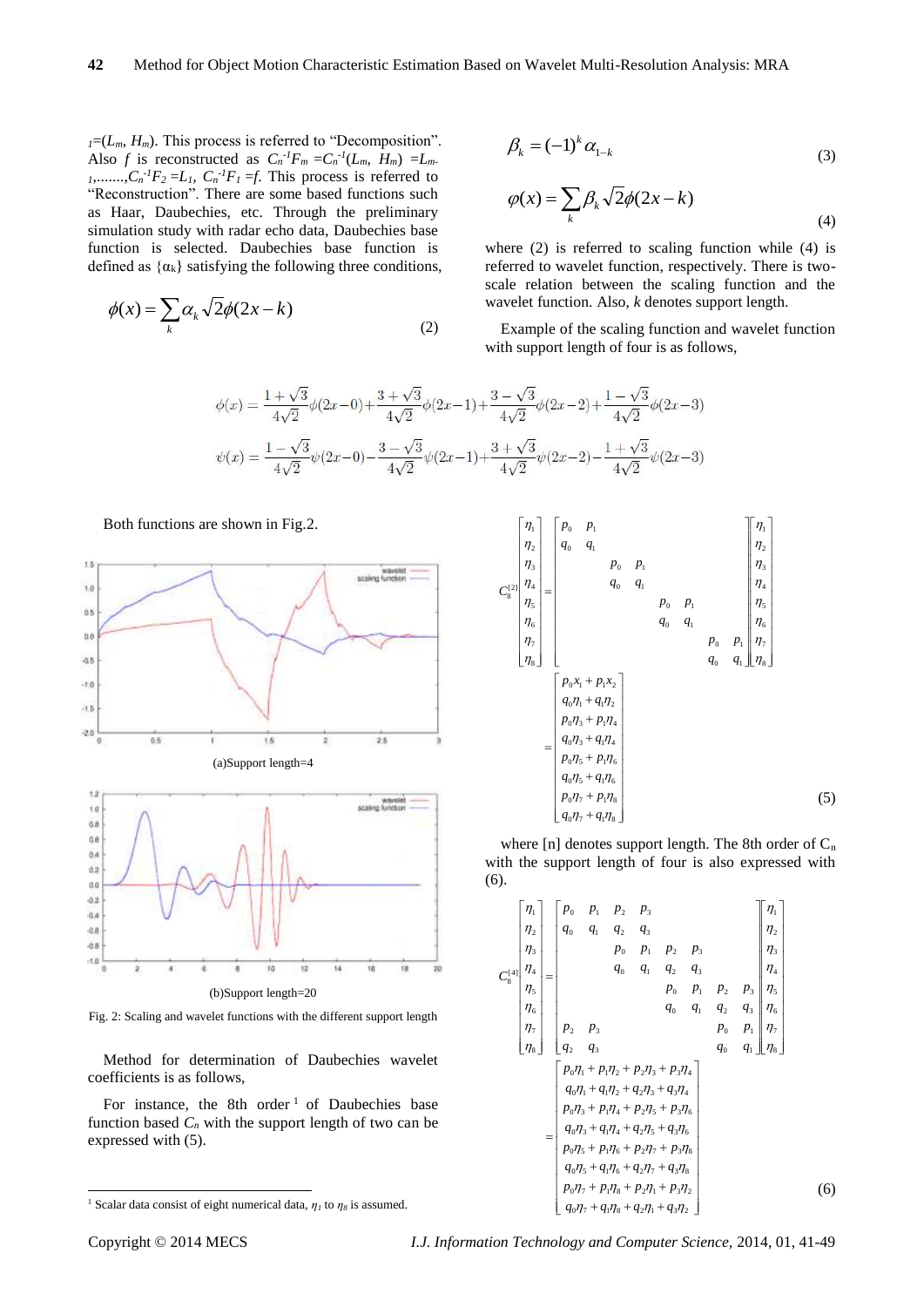$p_i$  and  $q_i$  in (5) and (6) is also expressed with (7) and (8), respectively.

$$
(C_n^{[2]})^T C_n^{[2]} = I_n
$$
  
\n
$$
p_0 + p_1 = \sqrt{2}
$$
  
\n
$$
q_0 = p_1
$$
  
\n
$$
q_1 = -p_0
$$
  
\n
$$
0^0 q_0 + 1^0 q_1 = 0
$$
\n(7)

 $\boldsymbol{0}$ 

$$
(C_n^{[4]})^T C_n^{[4]} = I_n
$$
  
\n
$$
p_0 + p_1 + p_2 + p_3 = \sqrt{2}
$$
  
\n
$$
q_0 = p_3
$$
  
\n
$$
q_1 = -p_2
$$
  
\n
$$
q_2 = p_1
$$
  
\n
$$
q_3 = -p_0
$$
  
\n
$$
0^0 q_0 + 1^0 q_1 + 2^0 q_2 + 3^0 q_3 = 0
$$
  
\n
$$
0^1 q_0 + 1^1 q_1 + 2^1 q_2 + 3^1 q_3 = 0
$$

These equations can be expanded to the general support length of  $C_n$  as shown in (9).

$$
\left(C_n^{\text{sup}}\right)^T C_n^{\text{sup}} = I_n
$$
\n
$$
\sum_{j=0}^{\text{sup}-1} p_j = \sqrt{2}
$$
\n
$$
q_j = (-1)^j p_{(\text{sup}-1)-j}
$$
\n
$$
(j = 0, 1, 2, ..., (\text{sup}-1))
$$
\n
$$
\sum_{j=0}^{\text{sup}-1} j^r q_j = 0
$$
\n
$$
\left(r = 0, 1, 2, ..., \left(\frac{\text{sup}}{2} - 1\right)\right)
$$
\n(9)

Therefore, the coefficients of the Daubechies base function can be determined from the solution of (9).

# **2.3 Method for Most Appropriate Support Length Determinations**

Fig.3 shows process flow of the proposed most appropriate support length determination method.



Fig. 3: Method for the most appropriate support length determinations

Wavelet transformation with the different support length is applied to the original image. Then reconstruct the image with the decomposed images of LL component only. If the original image does not have any high frequency components, then LL component is totally equal to the original image. It is not always. Usually, most images have some extent of high frequency components results in the reconstructed image with LL component only is different from the original image obviously.

High frequency components are depends on the spatially and temporally changes in the original image. Therefore, if the Root Mean Square: RMS difference between the reconstructed and the original image is zero, then it may say that there is no high frequency component in the original image. Nevertheless the original image contains relatively large high frequency components, RMS difference is small then it may also say that the spatial and temporal changes cannot be extracted effectively. Consequently, it may say that the support length of which wavelet transformation with the different support length of base function is applied to the original image is the most appropriate if the RMS difference is maximum.

#### **III. Simulation Study**

#### **3.1 Simulation Data Used**

32 frames of time series of shuttlecock like simulation images are crated with PovRay of Computer Graphics software. Translations in vertical, horizontal, and slant directions, and the rotations in pitch, roll, and yaw directions are taken into account as motion characteristics. One of the examples of the moving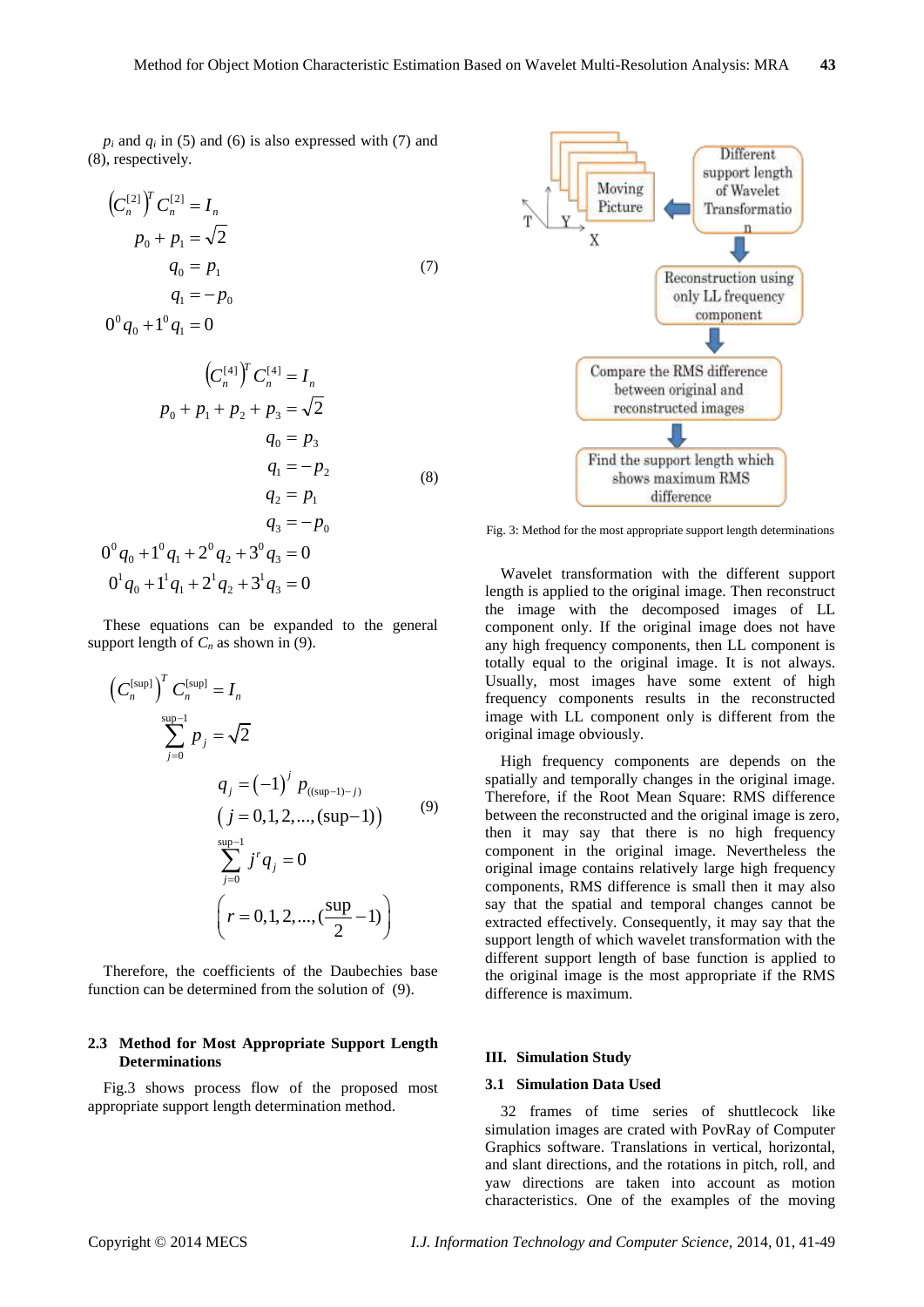picture of shuttlecock for the rotation in pitch direction is shown in Fig.4.



Fig. 4: Example of the moving picture of shuttlecock for the rotation in pitch direction

# **3.2 Simulation Procedure**

2D wavelet transformation is applied to the simulation data of moving pictures. Then the reconstructed images are created with HL, LH, and HH components only. Thus the changed pixels or edge pixels are extracted. The changed pixels are counted after the thresholding (binarizing) with an appropriate threshold.

## **3.3 Simulation Results**

Fig.5 shows the number of changed pixels in the directions of vertical (Red), horizontal (Blue), and slant (Green), respectively when the shuttlecock moves in the directions of vertical, horizontal, and slant (45 degree). The resultant graphs are quite reasonable. In this case, the changed pixels are extracted based on the wavelet transformation with the Daubechies base function of support length of two. Therefore, it is possible to find the moving directions easily. On the other hands, Fig.6 shows the number of changed pixels when the shuttlecock moves in horizontal direction. In this case, the changed pixels are extracted based on the wavelet transformation with the Daubechies base function of the different support length, 2, 4, and 8.

Fig.6 (a), (b), and (c) shows the number of changed pixels extracted from the wavelet transformation with the Daubechies base function of the support length of 2, 4, and 8, respectively.

It is quite obvious that the extracted changed pixels depend on the support length as shown in Fig.6. Also, it is found that support length of 4 is the most appropriate.







Fig. 5: The number of changed pixels in the directions of vertical (Red), horizontal (Blue), and slant (Green), respectively when the shuttlecock moves in the directions of vertical, horizontal, and slant (45 degree). Changed pixels are extracted based on the wavelet transformation with support length of two



(a)Support length=2



Copyright © 2014 MECS *I.J. Information Technology and Computer Science,* 2014, 01, 41-49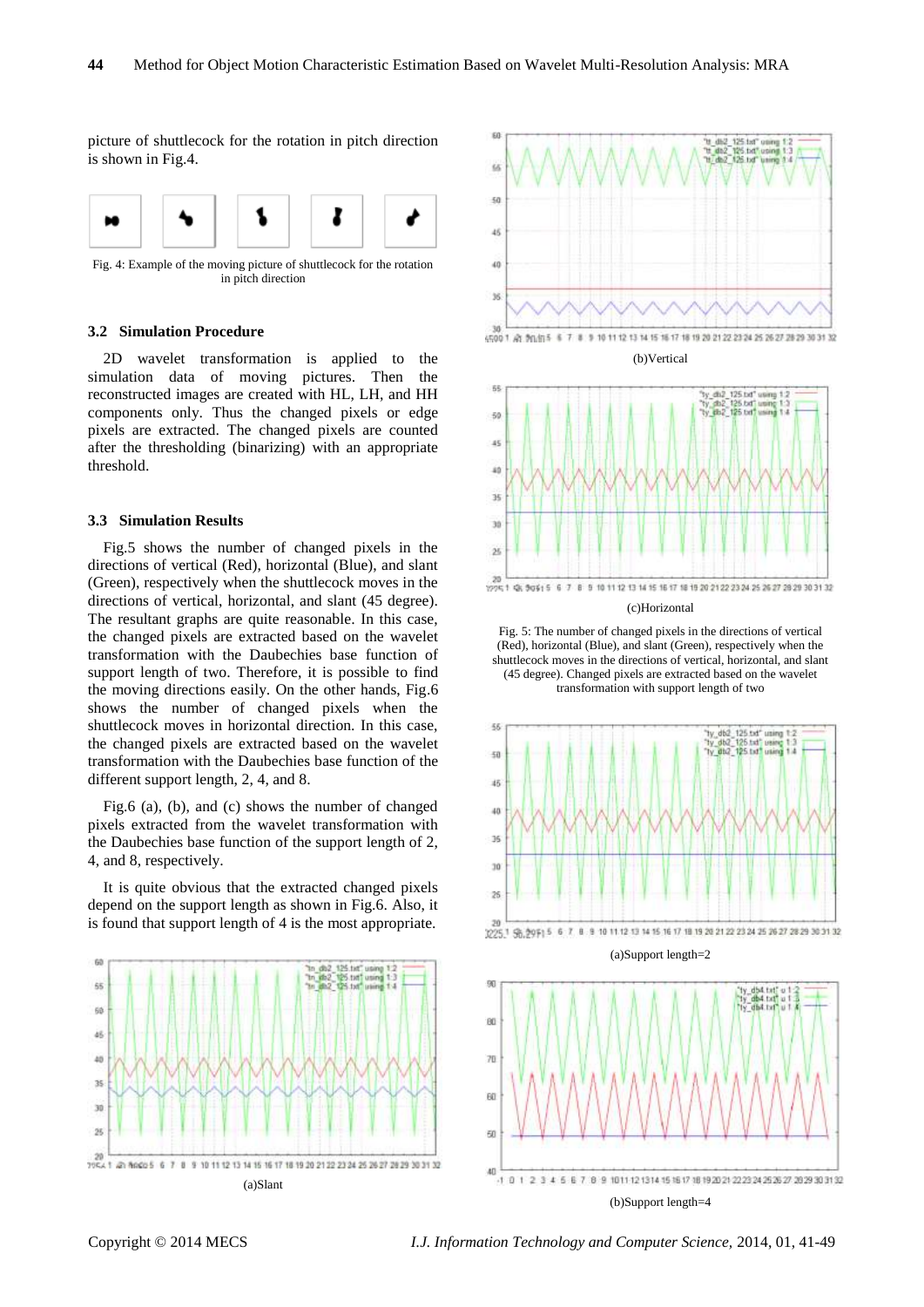

(c)Support length=8

Fig. 6: The number of changed pixels when the shuttlecock moves in horizontal direction. In this case, the changed pixels are extracted based on the wavelet transformation with the Daubechies base function of the different support length, 2, 4, and 8

Fig.7 shows the number of changed pixels in the directions of slant, vertical, and horizontal. In this case, shuttlecock rotates from 0 to 360 degrees in pitch direction. The changed pixels are extracted based on the wavelet transformation with the Daubechies base function of support length of 8. Meanwhile, Fig.8 (a), (b), and (c) show the number of changed pixels in vertical direction, for the support length of 2, 4, and 8, respectively. Fig.9 (a), (b), and (c) show the number of changed pixels when the shuttlecock is rotated by 180, 360, and 720 degrees, respectively.





#### (c)Horizontal

Fig. 7: the number of changed pixels in the directions of slant, vertical, and horizontal. In this case, shuttlecock rotates from 0 to 360 degrees in pitch direction. The changed pixels are extracted based on the wavelet transformation with the Daubechies base function of support length of 8

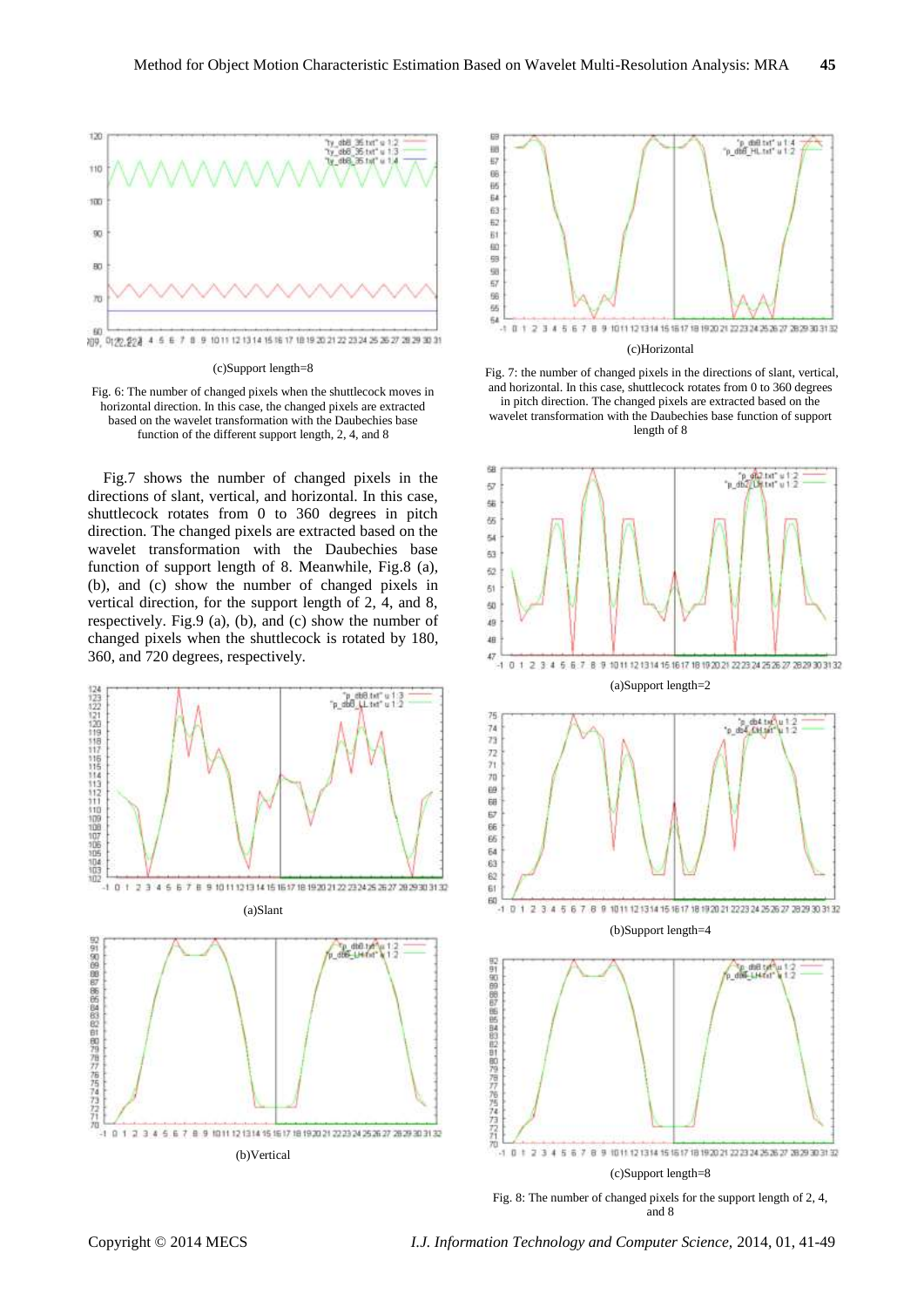

Fig.9: The number of changed pixels when the shuttlecock is rotated by 180, 360, and 720 degrees

Fig.10 (a), (b), and (c) shows the number of changed pixels in the slant, vertical, and horizontal directions, respectively, which are extracted based on the wavelet transformation with Daubechies base function of the support length of 8. In this case, the shuttlecock is rotated in pitch direction by 360 degrees. Meanwhile, Fig.11 (a), (b), and (c) shows the number of changed pixels in the horizontal direction which are extracted based on the wavelet transformation with Daubechies base function of the support length of 2, 4, and 8, respectively. In this case, the shuttlecock is rotated in pitch direction by 360 degrees.

Fig.12 (a), (b), and (c) show the number of changed pixels in horizontal direction, when the shuttlecock is rotated by 180, 360, and 720 degrees, respectively.



(c)Horizontal

Fig. 10: The number of changed pixels in the slant, vertical, and horizontal directions, respectively, which are extracted based on the wavelet transformation with Daubechies base function of the support length of 8. In this case, the shuttlecock is rotated in pitch direction by 360 degrees

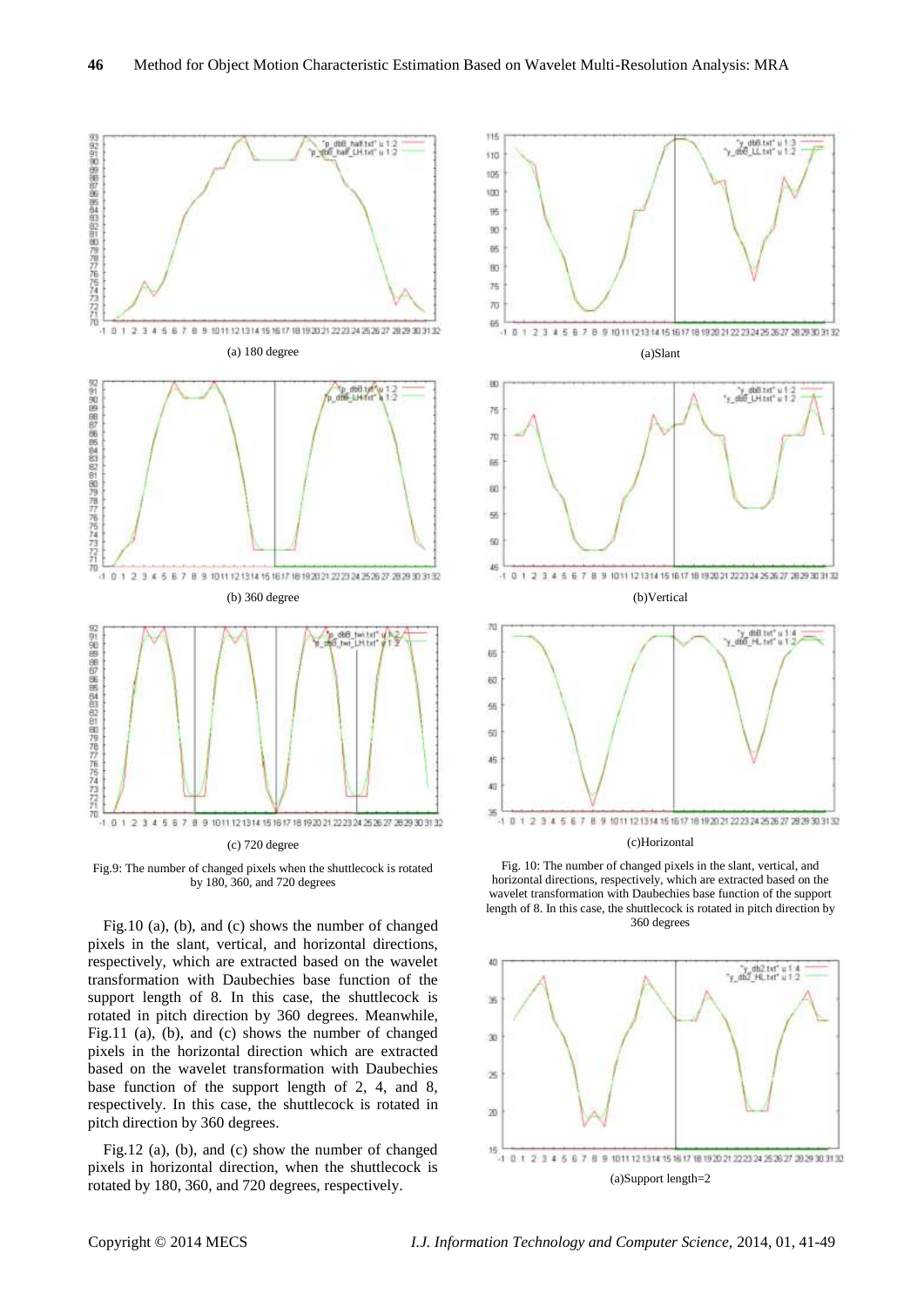

Fig. 11: The number of changed pixels in the horizontal direction which are extracted based on the wavelet transformation with Daubechies base function of the support length of 2, 4, and 8, respectively. In this case, the shuttlecock is rotated in pitch direction by 360 degrees





Fig. 12: The number of changed pixels in horizontal direction, when the shuttlecock is rotated by 180, 360, and 720 degrees, respectively

Fig.13 shows the edge enhanced images by 2D and 3D Discrete Wavelet Transformation: DWT with Daunechies base function of support length of 2 and 8 when the shuttlecock rotated in pitch and yaw angles with 90 and 360 degrees.

In general, the number of edge, or changed pixels extracted by 2D DWT is less than that by 3D DWT. Therefore, 3D DWT is much effective than 2D DWT. Also the number of edge, or changed pixels by DWT with support length of 2 is less than that with support length of 8. Therefore, DWT with support length of 2 is effective to extract edge, or changed pixels for the object which moves fast while DWT with support length of 8 is effective to extract edge, or changed pixels for the object which moves slowly. The terminology of fast and slowly implies the moving speed of the object referencing to the frame rate.



(a)360 degree, support length=2, pitch, 3D DWT



(b)90 degree, support length=2, pitch, 3D DWT



(d)90 degree, pitch, support length=8, 3D DWT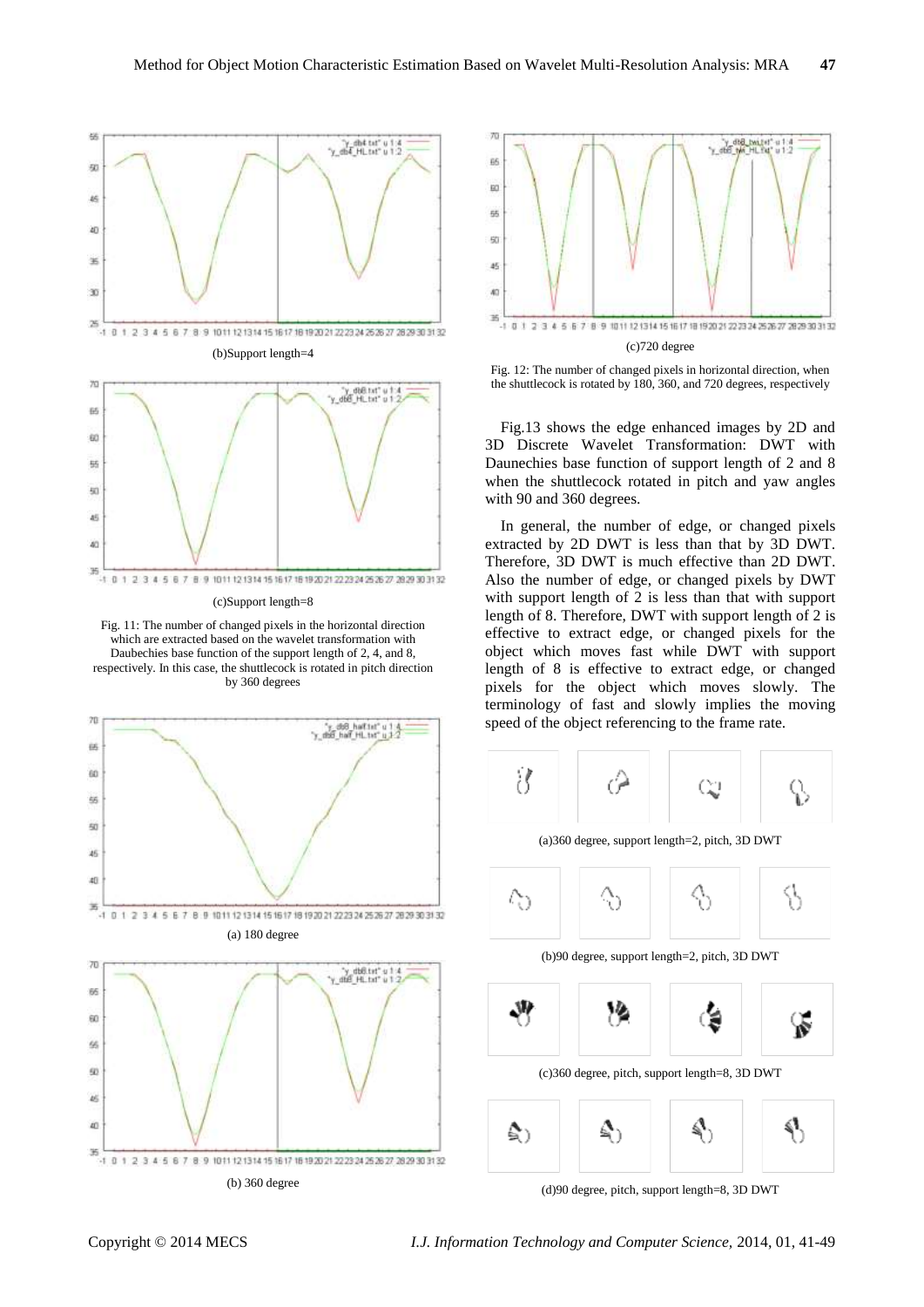



 $\frac{1}{2} \frac{2\pi}{\sqrt{2}}$ 



Fig. 13: Edge enhanced images by 2D and 3D Discrete Wavelet Transformation: DWT with Daunechies base function of support length of 2 and 8 when the shuttlecock rotated in pitch and yaw angles with 90 and 360 degrees

## **IV. Conclusion**

Method for object motion characteristic estimation based on wavelet Multi-Resolution Analysis: MRA is proposed. With moving pictures,

(1) The motion characteristics, direction of translation, roll/pitch/yaw rotations can be estimated by MRA with an appropriate support length of the base function of wavelet.

(2) Through simulation study, method for determination of the appropriate support length of Daubechies base function is clarified.

(3) Also it is found that the proposed method for object motion characteristics estimation is validated.

(4) The number of edge, or changed pixels extracted by 2D DWT is less than that by 3D DWT. Therefore, 3D DWT is much effective than 2D DWT.

(5) Also the number of edge, or changed pixels by DWT with support length of 2 is less than that with support length of 8. Therefore, DWT with support length of 2 is effective to extract edge, or changed pixels for the object which moves fast while DWT with support length of 8 is effective to extract edge, or changed pixels for the object which moves slowly. The terminology of fast and slowly implies the moving speed of the object referencing to the frame rate.

#### **Acknowledgment**

The author would like to thank Mr. Yuji Yamada for his effort to conduct the simulation study.